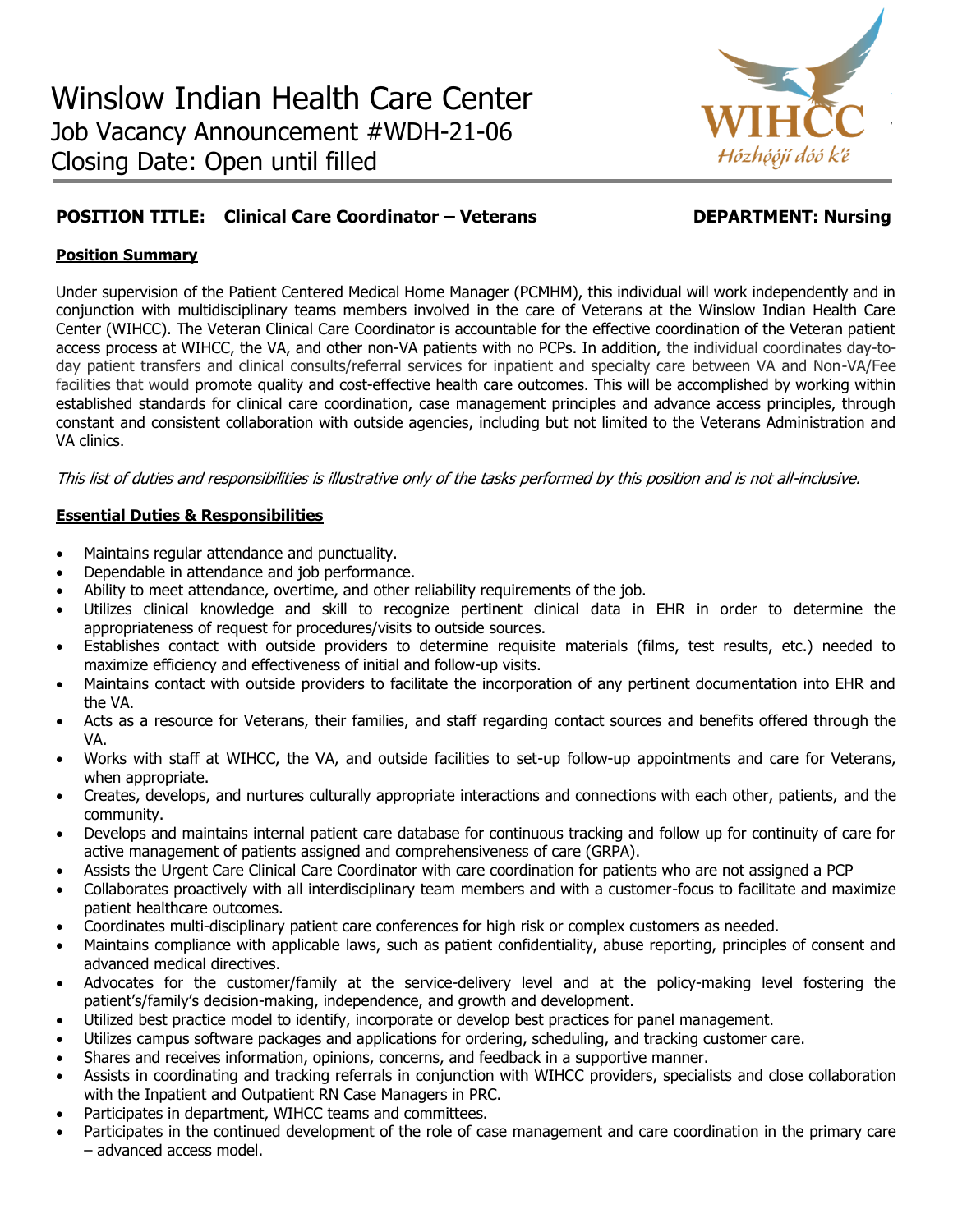- Makes meaningful improvement to services, programs, and processes and/or organizational effectiveness that create new value for customers and employees.
- Uphold all principles of confidentiality and patient care to the fullest extent.
- Adhere to all professional and ethical behavior standards of the healthcare industry.
- Interact in an honest, trustworthy and dependable manner with patients, employees and vendors.
- Possess cultural awareness and sensitivity.
- In compliance with all Human Resources requirements.
- Performs other duties as assigned.

## **Minimum Qualifications**

Practical experience and knowledge of the VA healthcare system strongly preferred; Veteran applicant highly preferred; Completion of an accredited nursing program required, possess an unrestricted Registered Nursing license from any of the 50 states; Bachelor's degree or higher in Nursing required, but will consider Associate Degree Nursing with BSN completion within 4 years from date of hire and with two years of clinical nursing experience at WIHCC or two years as an RN supervisor or management experience; Previous case management experience and/or certification in case management(CCM). BLS is required for employment. Must have a valid driver's license. Must be able to successfully pass a background investigation. This position is considered as a Child Care position, which requires a background check investigation and is subject to the requirements of the Indian Child Protection and Family Violence Prevention Act, as amended (henceforth referred as the ICPFVP Act).

# **Knowledge, Skills, Abilities, and Certifications**

- Knowledge of scope of patient care services provided by other clinical service lines and the referral process.
- Knowledge of effective teaching processes & principles in planning, providing & evaluating optimum health care.
- Knowledge of quality management and improvement processes to comply with internal and external accreditation standards (AAAHC, CMS, etc.).
- Knowledge of general medical procedures and the ability to anticipate complications and the indicated therapeutic interventions.
- Knowledge of clinic practices and ability to act as a resource for clinic personnel.
- Knowledge of EHR, RPMS, iCare, and other WIHCC software programs in the performance of patient care and coordination.
- Knowledge of scope of patient care services provided by other clinical service lines and the referral process.
- Knowledge of general medical procedures and the ability to anticipate complications and the indicated therapeutic interventions.
- Knowledge of basic computer skills, e.g. Outlook, Word, Excel, PowerPoint.
- Ability to develop, implement, and evaluate care plans.
- Ability to provide standard nursing care for patients throughout the age continuum
- Ability to promote health care outcomes with currently accepted clinical practice guidelines.
- Ability to provide patient education and information on health assessment, disease processed, medications, and treatment plans.
- Ability to assess patient needs using established clinical guidelines, protocols, and pathways.
- Ability to perform job using theory-based nursing practice model, evidenced-based practices, and shared governance in a multidisciplinary team model.
- Ability to be dependable in attendance and job performance.
- Ability to meet attendance, overtime (if necessary), and other reliability requirements of the job.
- Ability to accept and learn from feedback.
- Ability to communicate effectively both verbally and in writing.
- Ability to provide exemplary customer service at all times.
- Ability to interact positively with others and possess great interpersonal skills.
- Ability to multitask and perform well under pressure.
- Ability to have self-confidence.
- Ability to be a great team player.
- Ability to accept and learn from supervisor/peer critique.
- Ability to be flexible and adaptable to the changing needs of the organization. Seeks out additional learning opportunities to continue to develop the technical and professional skills needed now and in the future.
- Takes responsibility for all work activities and personal actions by following through on commitments.